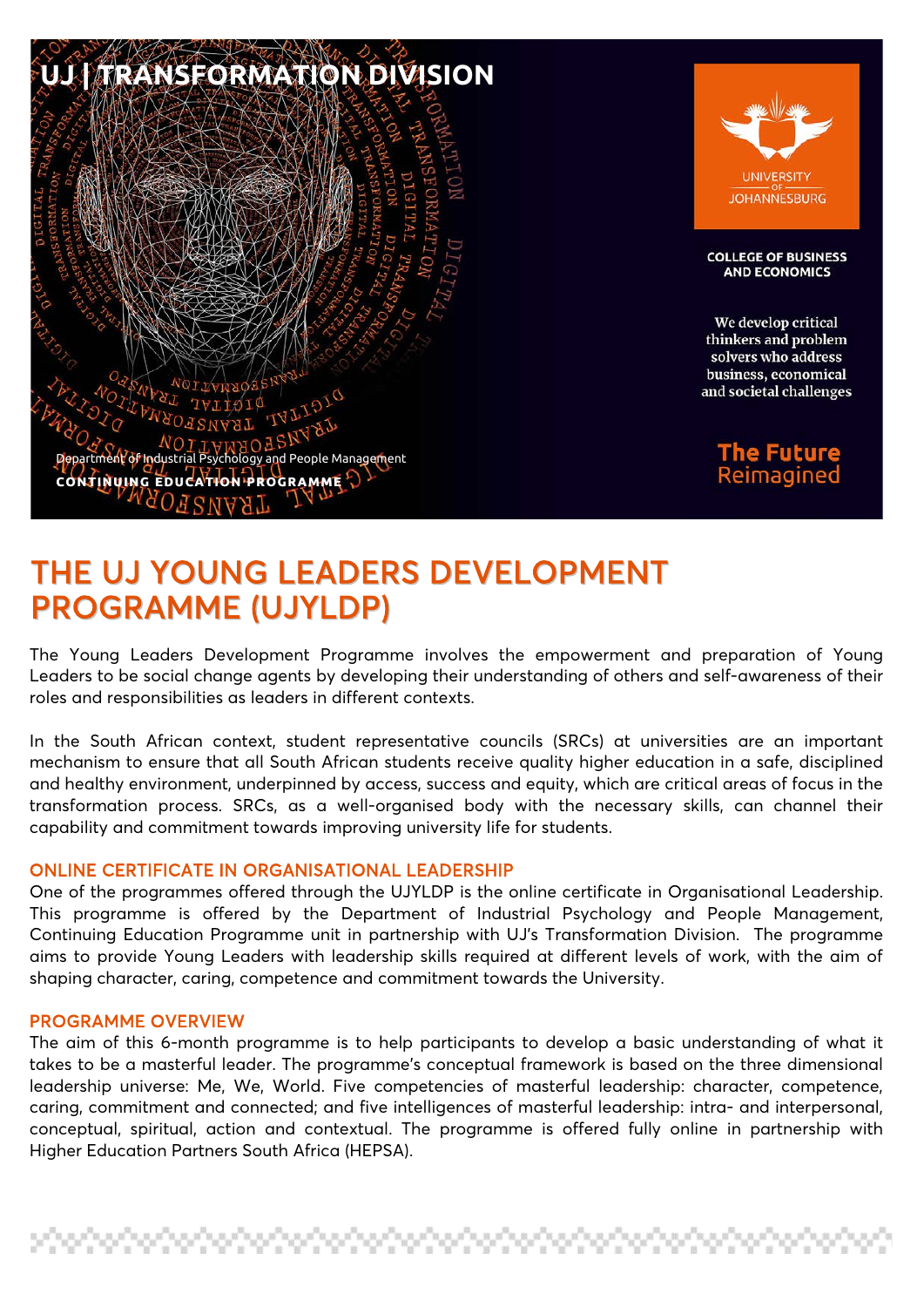To supplement the online learning, participants will be invited to attend additional workshops arranged by the UJ Transformation Division to further explore and complete each learning unit.

The programme consists of three main units, each comprising five lessons.

# PROGRAMME CONTENT

#### Unit 1

# Lesson 1: Mapping the Leadership Universe & Personal Mastery as a leader: Character

This lesson covers the Leadership Universe with its respective dimensions and ingredients. The first sphere of the Leadership Universe introduces students to personal mastery as a leader: Me as an integrated, whole person. The lesson further explores destroying the myths of leaders being born and not made. The lessons in Unit 1 relate specifically to the C of Character and the interpersonal intelligence.

# Lesson 2: The role of my Brain and Mind in Personal Leadership

This lesson explores the relevance of the brain to Personal Leadership. Differences between the mind and brain is explored as well as the physiology of a mindset and the ability for it to change.

# Lesson 3: The role of personality, temperament, behavioural style and socio-cultural frame of reference in Personal Leadership

This lesson provides students with insights into personality, temperament types and behavioural styles as well as socio-cultural frames of reference. It also provides insight into the effects of one's own interaction with others and how this may cause derailment and burnout.

## Lesson 4: The role of spirituality in Personal Leadership: My core beliefs, values and purpose

This lesson explores the impact of mindset on core beliefs and values. Other themes include the power of conditioning and the influence of beliefs and the self-fulfilling prophecy. Personal values, beliefs and purpose are explored in relation to the C of Character.

## Lesson 5: My Personal Wellbeing

This lesson explores personal wellbeing and its importance for leaders. The lesson ends with assessing one's current wellbeing and enhancing personal wellbeing.

#### Unit 2

# Lesson 1: The Leadership Process with its key levers as the centre piece of Leading Others

This lesson focused on the second sphere of the Leadership Universe – leading others: We. The lesson explains the criticality of being a master of the leadership process. It provides insights into the multiple relationships and interactions in which and through one has to lead: one-on-one, team, peers and stakeholders. The lessons in Unit 2 relate to the two C's of Caring and Connectedness as well as interpersonal intelligence.

## Lesson 2: Achieving with one: Building healthy, constructive one-on-one relationships

The themes explored in this lesson include the importance and features of healthy constructive one-on-one relationships. It provides insight as to how one can build and maintain trusting relationships with the appropriate relationship tools.

# Lesson 3: Achieving with many: Building a high performance, engaged team

This lesson unpacks the purpose and importance of teams. It further explores key building blocks of teams, recognising the stage of a team's development as well as how to build high performing and engaged teams.

# Lesson 4: Achieving with colleagues: Jointly making it happen as a leadership community

This lesson covers themes related to how to achieve with colleagues. It explores the types and functions of relationships with colleagues as well as discovering one's own style of negotiation, power and preferred trust in influencing others to work and achieve together. The types of interdependencies between work units and processes are explored along with mobilising discretionary effort.